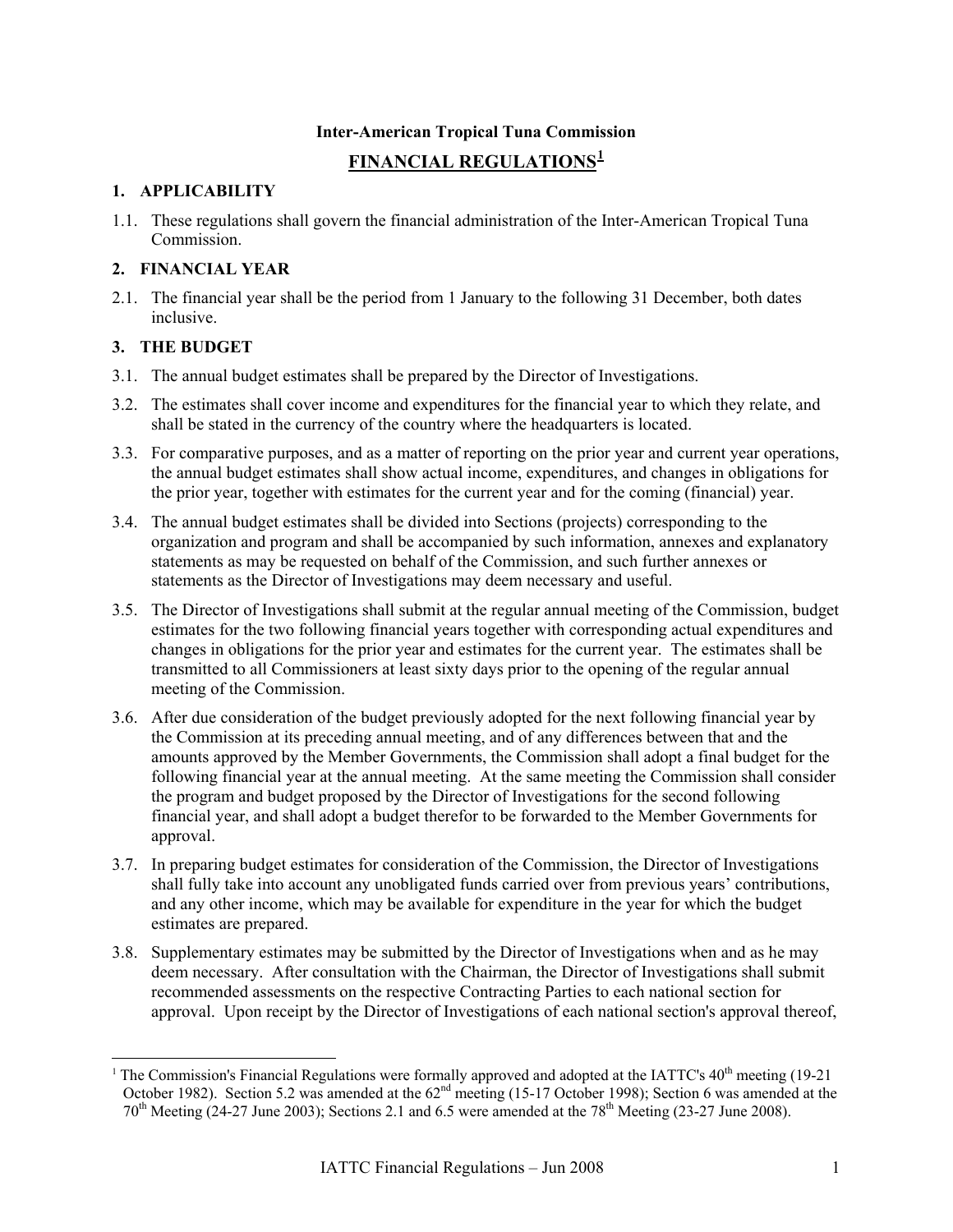the estimates and the assessments shall be deemed to have been adopted by the Commission and shall be submitted to the Contracting Parties for approval.

3.9. In the event that any Contracting Party or Parties should disapprove any budget adopted by the Commission, the Director of Investigations shall immediately notify each national section of the fact. The Director of Investigations, after consulting with the Chairman, shall recommend to each national section such revisions of the budget as seem desirable and such revisions of the respective Contracting Parties' assessments as may be necessary.

# **4. PUBLICATION OF BUDGET**

4.1. The budget of the Commission showing the projects proposed and the estimated cost of each, together with actual expenditures for the previous year, shall be printed in the annual report of the **Commission** 

# **5. APPROPRIATIONS**

- 5.1. The appropriations voted by the Commissions to the extent they are received from the Contracting Parties, shall constitute an authorization to the Director of Investigations to incur obligations and make payments for the purposes for which the appropriations were voted and up to the amounts so voted.
- 5.2. The Director of Investigations is authorized to carry forward unobligated funds from one fiscal year to the next in the amount of 25% of the total budget to meet contingencies. When the amount of such unobligated funds exceed 25% the Director shall consult with the Commissioners to decide whether the excess funds should be used to fund special research projects or to credit the member countries in proportion to the amounts they were billed for in that fiscal year.
- 5.3. Transfer between appropriation Sections (projects) may be made by the Director of Investigations up to an amount equal to 20% of the original appropriations for any Section (project). Transfer between appropriation Sections (projects) in excess of this amount must be authorized by the Chairman of the Commission.

# **6. PROVISION OF FUNDS**

- 6.1. The appropriations shall be financed by contributions from the Contracting Parties, in accordance with Article 1, paragraph 3 of the International Convention for the Inter-American Tropical Tuna Commission. Pending the receipt of such contributions, the appropriations may be financed from any remaining unobligated funds from previous years' contributions or other receipts.
- 6.2. In the assessment of the contributions of the Contracting Parties, adjustments shall be made to the amounts of the appropriations approved by the Commission for the following financial year in respect of:
	- (a) Supplementary appropriations for which contributions have not previously been assessed on the Contracting Parties:
	- (b) Miscellaneous income from which credits have not previously been taken into account, and any adjustments in estimated miscellaneous income previously taken into account;
	- (c) Contributions resulting from the assessments of new Member States under the provisions of Regulation 6.8.
- 6.3. After the Commission has adopted the budget, the Director of Investigations shall:
	- (a) Transmit the relevant documents to the Contracting Parties;
	- (b) Inform the Contracting Parties of their commitments with respect to annual contributions;
	- (c) Request them to remit their contributions.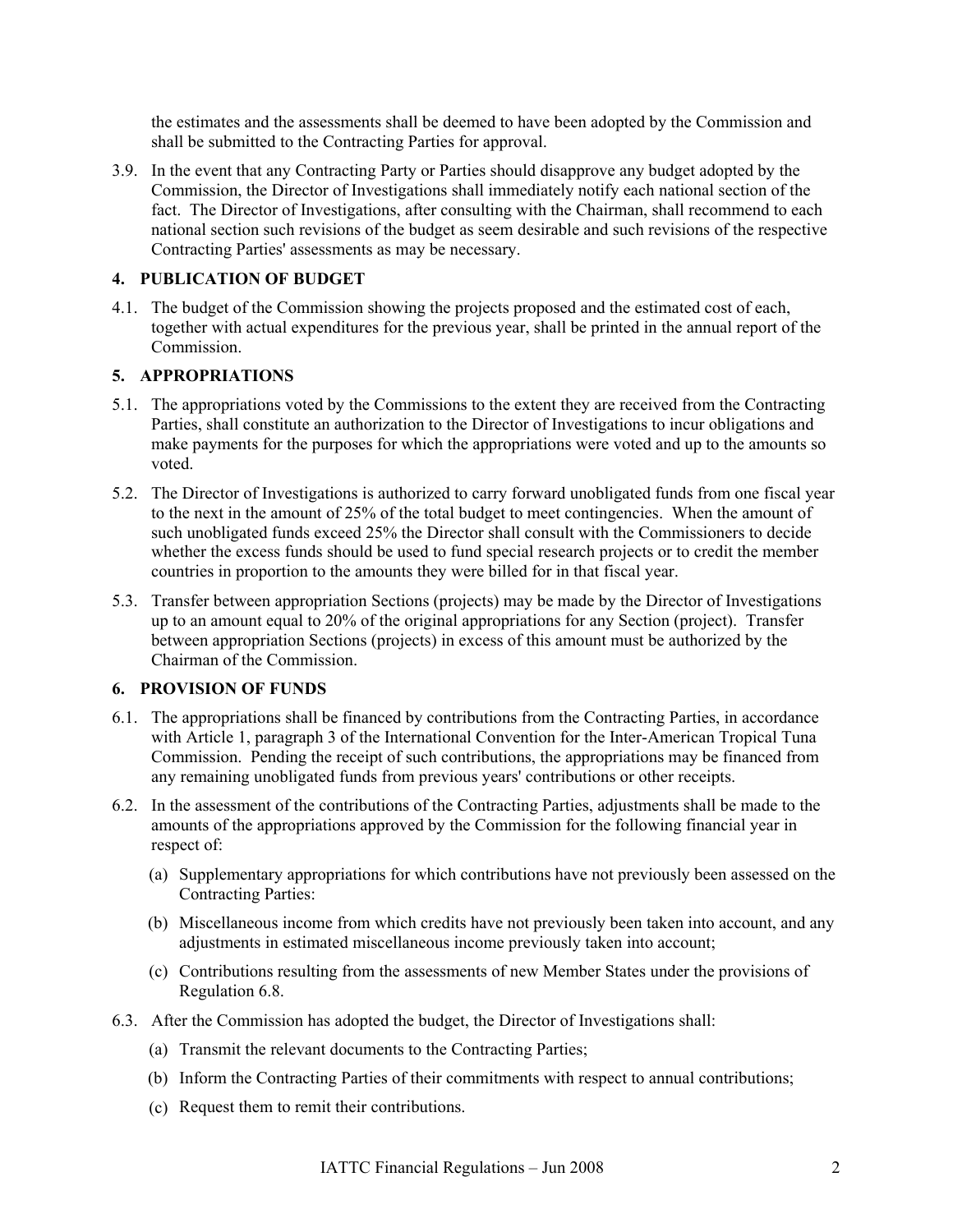- 6.4. Contributions shall be payable by the Contracting Parties in the currency of the country in which the Headquarters of the Commission is located, except that the Commission may accept payment in the currencies in which it may be anticipated that expenditures of the Commission will be made from time to time, up to an amount established each year by the Commission in connection with the preparation of the annual budget.
- 6.5. Contributions shall be payable by the Contracting Parties as of the first day of the financial year to which they relate and should be paid by 1 March of each financial year.
- 6.6. If a member of the Commission is in arrears in the payment of its contributions by an amount equal to or greater than the total of the contributions due from it for the preceding twenty-four (24) months, that member shall not be considered to be in good standing, unless otherwise decided by the Commission.
- 6.7. Payments made by a Contracting Party shall be credited to the contributions due in the order in which the Contracting Party was assessed.
- 6.8. The Director of Investigations shall submit to the regular annual meeting of the Commission a report on the collection of contributions.
- 6.9. New Member States shall be required to make a contribution for the year in which they become members. New Member States whose ratifications become effective during the first six months of a financial year shall be required to pay a full year's assessment. New Member States whose ratifications become effective during the last six months of a financial year shall be required to pay one-half year's assessment.
- 6.10. The assessment of contributions for Member States which withdraw from the Commission shall be based on the fraction of the financial year that the withdrawing state was a member of the Commission.

# **7. FUNDS**

7.1. There shall be established a General Fund for the purpose of accounting for the income and expenditures of the Commission. The contributions paid by Contracting Parties under Regulation 6.1 and all miscellaneous income shall be credited to the General Fund.

#### **8. OTHER INCOME**

- 8.1. All other income except:
	- (a) Contributions to the annual budget; and
	- (b) Refunds and direct expenditures made during the financial year

shall be classed as miscellaneous income and credited to the General Fund.

#### **9. CUSTODY OF FUNDS**

- 9.1. The Director of Investigations shall designate the bank or banks in which the funds of the Commission shall be kept.
- 9.2. To the extent practicable, funds which may be held for some time shall be maintained in interestbearing bank savings accounts.

# **10. INTERNAL CONTROLS**

- 10.1. The Director of Investigations shall:
	- (a) Establish detailed financial procedures in order to ensure effective financial administration and the exercise of economy;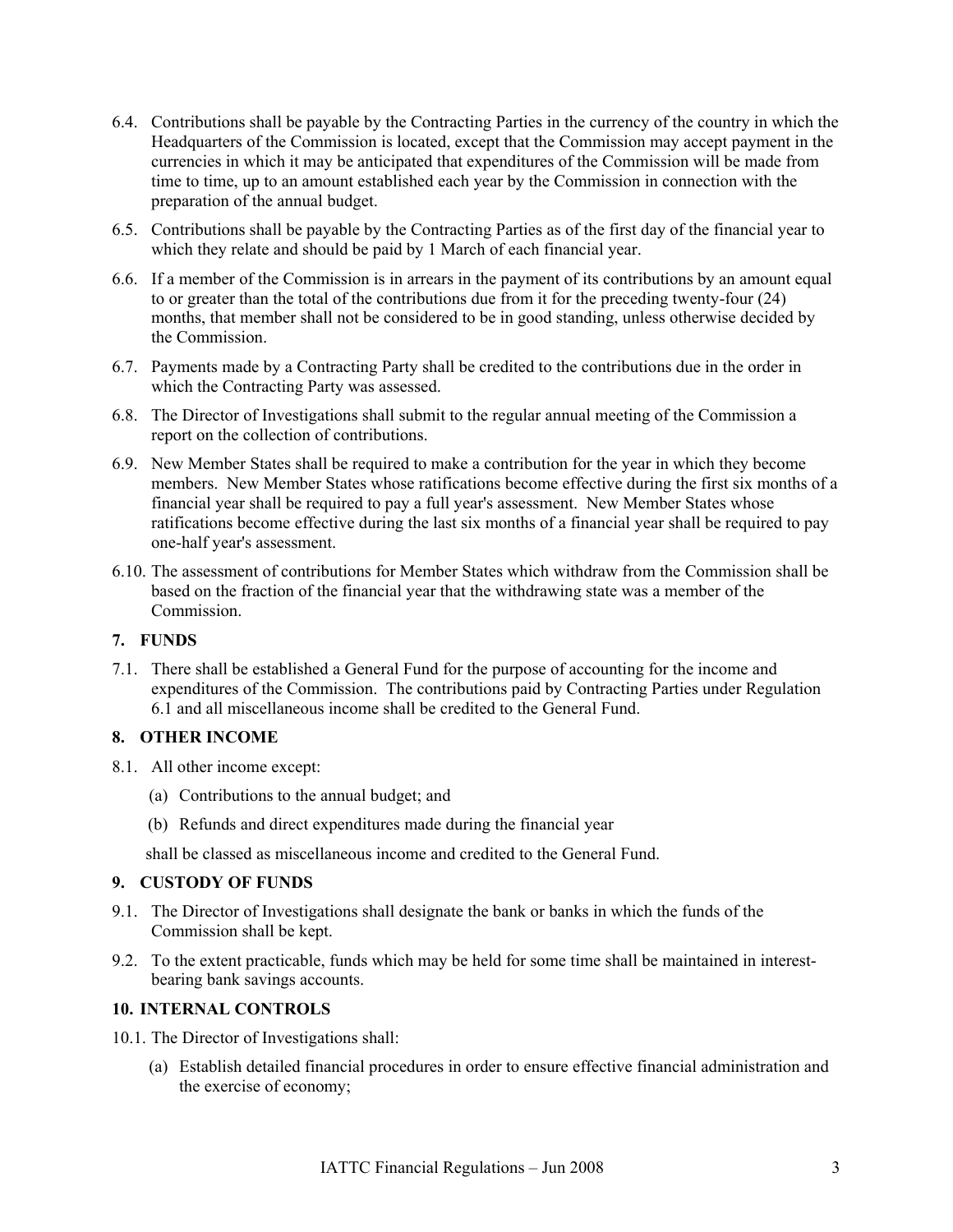- (b) Cause all payments to be made on the basis of supporting vouchers and other documents which ensure that the services or goods have been received, and that payment has not previously been made;
- (c) Designate the officers of the secretariat who may receive monies, incur obligations and make payments on behalf of the Commission;
- (d) Maintain an internal financial control which shall provide for an effective current examination and/or review of financial transactions in order to ensure:
	- i. The regularity of the receipt, custody and disposal of all funds and other financial resources of the Commission;
	- ii. The conformity of obligations and expenditures with the appropriations or other financial provision voted by the Commission;
	- iii. The economic use of the resources of the Commission.
- 10.2. No obligations shall be incurred until allotments or other appropriate authorizations have been made in writing under the authority of the Director of Investigations.
- 10.3. The Director of Investigations may, after full investigation, authorize the writing off of losses of accountable equipment, and other assets, provided that a statement of all such amounts written off shall be submitted to the Auditors with the annual accounts.
- 10.4. Tenders In writing for equipment, supplies, and other requirements shall be invited either by advertisement, or by direct request for quotation from at least three persons or firms able to supply the equipment, supplies, or other requirements if such exist, in connection with all purchases or contracts in excess of limits established by the Director of Investigations. For lesser amounts, but in excess of a limit established by the Director of Investigations, competition shall be obtained either by the above means or by telephone or personal inquiry. The foregoing rules, however, shall not apply in the following cases:
	- (a) Where equipment, supplies, or other, requisites are obtained from, or against contracts of vendors with, agencies of the governments of Member States and the equipment, supplies, and other requisites are thus furnished to the Commission at the same prices as apply to Government agencies.
	- (b) Where equipment, supplies or other requisites are obtained from, or against contracts of vendors with, the University of California, which equipment, supplies, or other requisites are furnished to the Commission at the same prices, and on the same basis as they are furnished to research agencies of the University of California, under the provisions of the Co-operative Agreement between the Commission and the University of California.
	- (c) Where it has been ascertained that only a single supplier exists and that fact is so certified by the Director of Investigations or his authorized agent.
	- (d) In case of emergency, or where, for any other reasons, obtaining of competition would not be in the best interest of the economical use of the Commission's funds, and that fact is so certified by the Director of Investigations or his authorized agent.

### **11. THE ACCOUNTS**

- 11.1. The Director of Investigations shall maintain such accounting records as are necessary and shall submit to the Contracting Parties annual accounts showing for the financial year to which they relate:
	- (a) Outstanding obligations at the beginning and end of the year.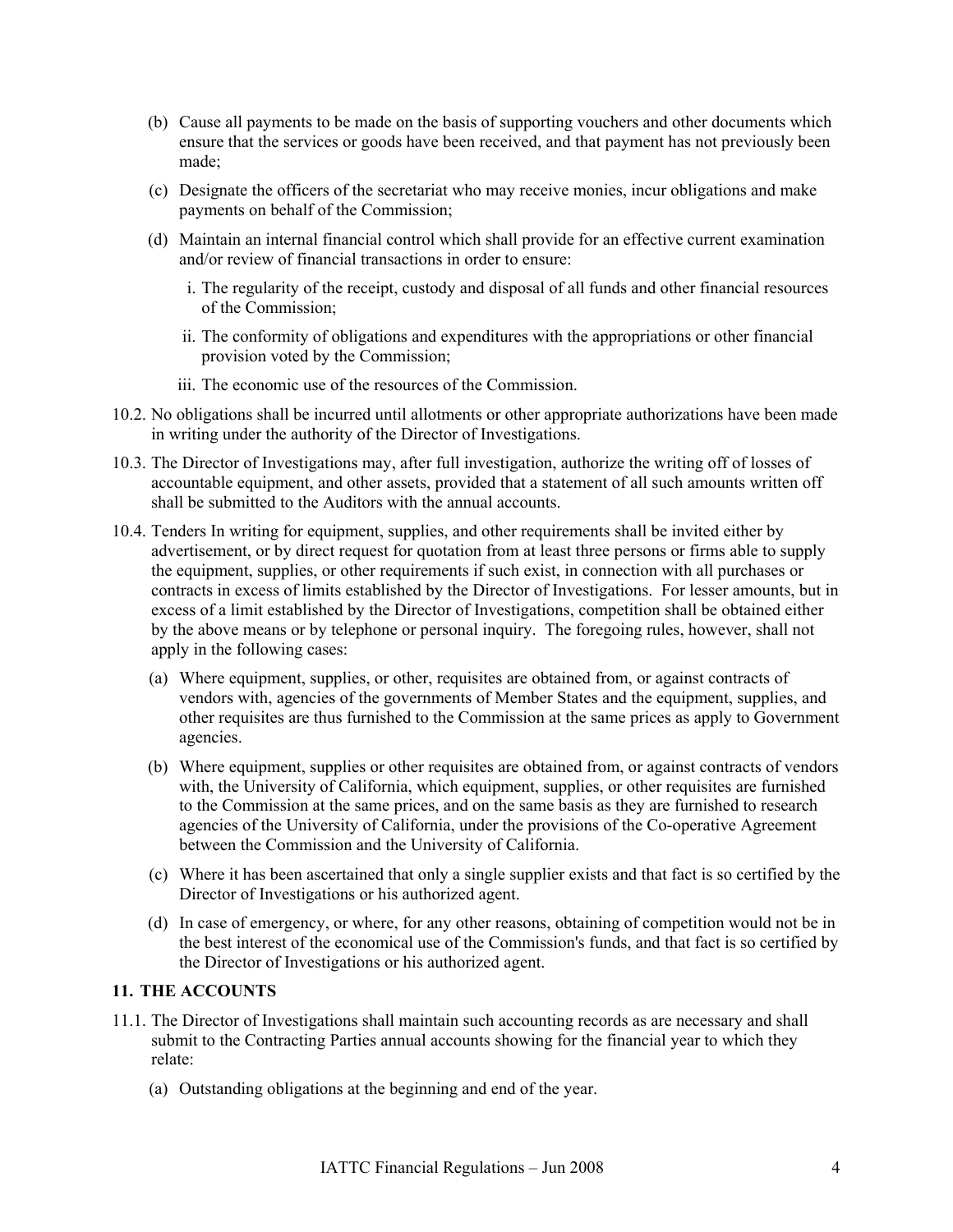- (b) Unobligated funds at the beginning and end of the year.
- (c) The income and expenditures during the year.
- (d) The status of appropriations, including:
	- i. The original budget appropriations for the year.
	- ii. The appropriations as modified by any transfers.
	- iii. Credits, if any, other than appropriations voted by the Commission.
	- iv. The amounts charged against those appropriations or other credits. He shall also give such other information as may be appropriate to indicate the current financial position of the Commission.
- 11.2. The annual accounts and accounting records of the Commission shall be presented in the currency of the country in which the Headquarters of the Commission is located; except that funds accounted for in other currencies may be shown in those currencies, with the rates of exchange, in terms of the currency of the country in which the Headquarters is located, at which they were acquired by the Commission.
- 11.3. The annual accounts shall be submitted by the Director of Investigations to the Auditors not later than sixty days following the end of the financial year.

#### **12. EXTERNAL AUDIT**

- 12.1. The accounts of the Commission shall be audited annually by a competent firm of public accountants selected by the Commission.
- 12.2. Having regard to the budgetary provisions for the audit, the Auditors shall perform such an audit as they deem necessary to certify:
	- (a) That the financial statements are in accord with the books and records of the Commission;
	- (b) That the financial transactions reflected in the statements have been in accordance with these Financial Regulations;
	- (c) That the monies on deposit and on hand have been verified by certificate received direct from the Commission's depositories of by actual count.
- 12.3. The Auditors shall be the sole judge as to the acceptance in whole or in part of the certifications by the Director of Investigations or his authorized agents and may proceed to such detailed examination and verifications as they choose of all financial records, including those relating to supplies, equipment and other contracts.
- 12.4. The Auditors may affirm by test the reliability of the internal audit, and may make such reports to the Commission with respect thereto as they may deem necessary.
- 12.5. The Auditors, in addition to certifying the correctness of the accounts, may make such observations as they deem desirable with respect to the efficiency of the financial procedures, the accounting system, the internal financial controls, and in general, the financial consequences of administrative practices.
- 12.6. The Auditors shall have no power to disallow items in the accounts, but shall draw to the attention of the Commission for appropriate action any transaction concerning which they entertain doubt as to the validity or propriety.
- 12.7. The Auditors shall prepare a report on the accounts certified, and on any matters on which the Commission by resolution thereon may from time to time give specific instructions.